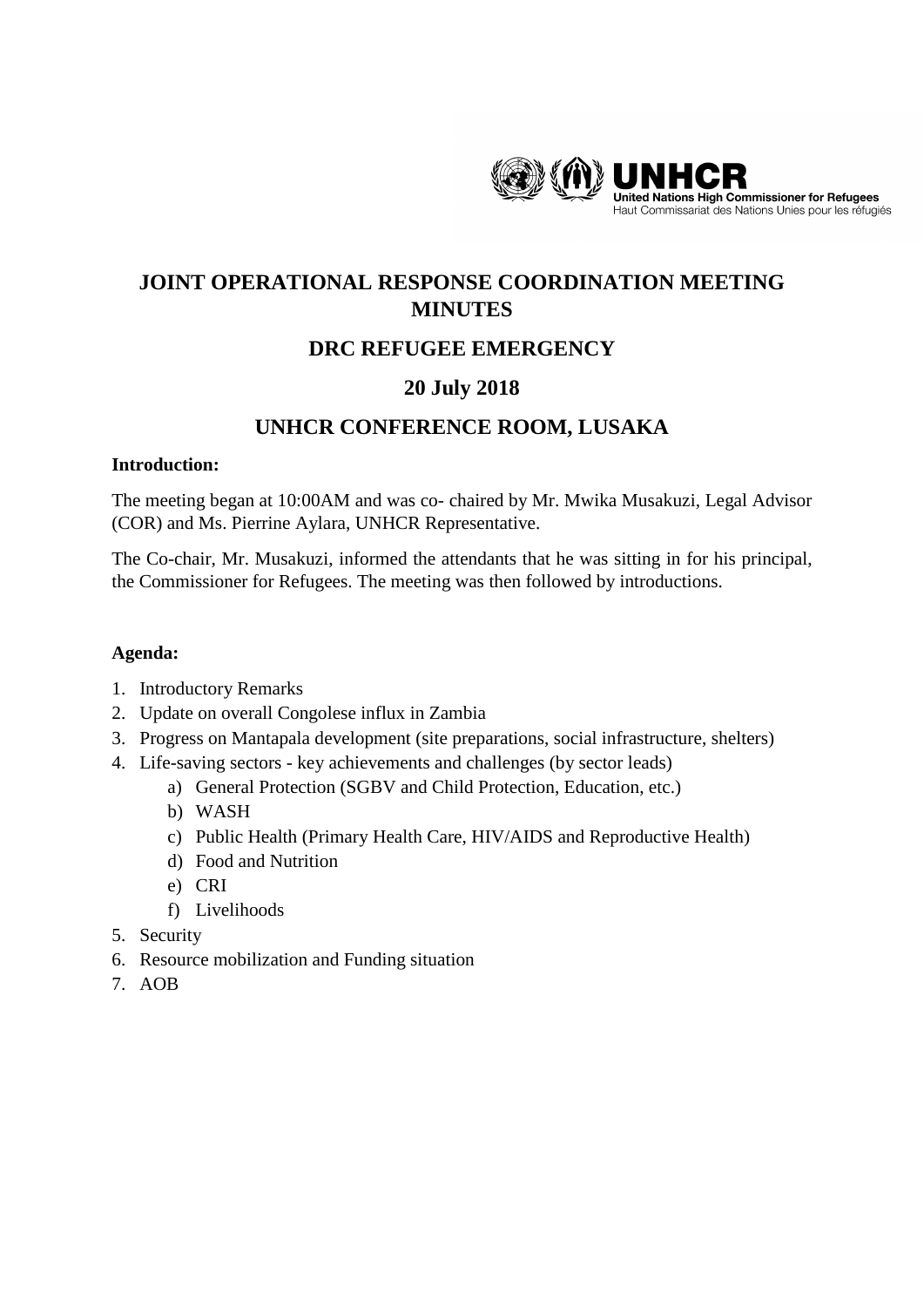#### **Summary Points and Key Follow-up Actions needed**

- Relocation is complete all refugees who had been temporarily residing in Kenani Transit Centre have now been relocated to Mantapala Refugee Settlement. A total of 10,425 (as of July 15 2018) refugees are now residing in the settlement.
- Road: COR is following up with RDA for roadworks to commence. Partners have continued to express their concern on this issue as medical referrals through this road put the patients at risk (through Kawambwa it takes 2h30) and transporting materials in and out of the settlement continues to be hampered by the poor road conditions. Also, the rain season in Nchelenge begins around September and as such the need to work on the road is of increasing urgency.
- Some refugees have settled in border villages in order to have improved livelihoods. GRZ does not want refugees to settle in any areas outside the settlement and has insisted that all refugees should be registered and transferred to Mantapala.
- Infrastructure in Kenani Transit Centre was either dismantled or non-functioning. There is need to follow-up on this issue and rehabilitate some structures, especially boreholes, in order for the host community to benefit and avoid any issues in the future, should a new influx occur.
- COR and MoGE are in touch with Luapula Education team to recruit teachers. COR to follow up on how many teachers are being recruited.
- Health services in Mantapala are concentrated in one area and some families have reported not being able to access them due to distance. COR and health partners to ensure that services are decentralized and provided in other areas.
- UNHCR to share update with partners on IHS/MTN communication//GSM network in Mantapala.
- All drivers from GRZ, UN and NGOs should be instructed to respect the speed limits within and outside the settlement. RO to engage RTSA and RDA to apply a speed limit in Mantapala.
- CERF funding will come to an end in August and all partners are currently dependent on these funds. UNHCR motivated agencies to continue mobilizing their teams and partners to be able to remain engaged in the response.
- Planning for 2019 should consider staffing and financial resources needed for refugee hosting districts

#### **Government update**

- Relocation is complete all refugees who had been temporarily residing in Kenani Transit Centre have now been relocated to Mantapala Refugee Settlement. A total of 10,425 refugees are now residing in the settlement.
- Road: COR is following up with RDA for roadworks to commence. Partners have continued to express their concern on this issue as medical referrals through this road put the patients at risk (through Kawambwa it takes 2h30) and transporting materials in and out of the settlement continues to be hampered by the poor road conditions. Also, the rain season in Nchelenge begins around September and as such the need to work on the road is of increasing urgency.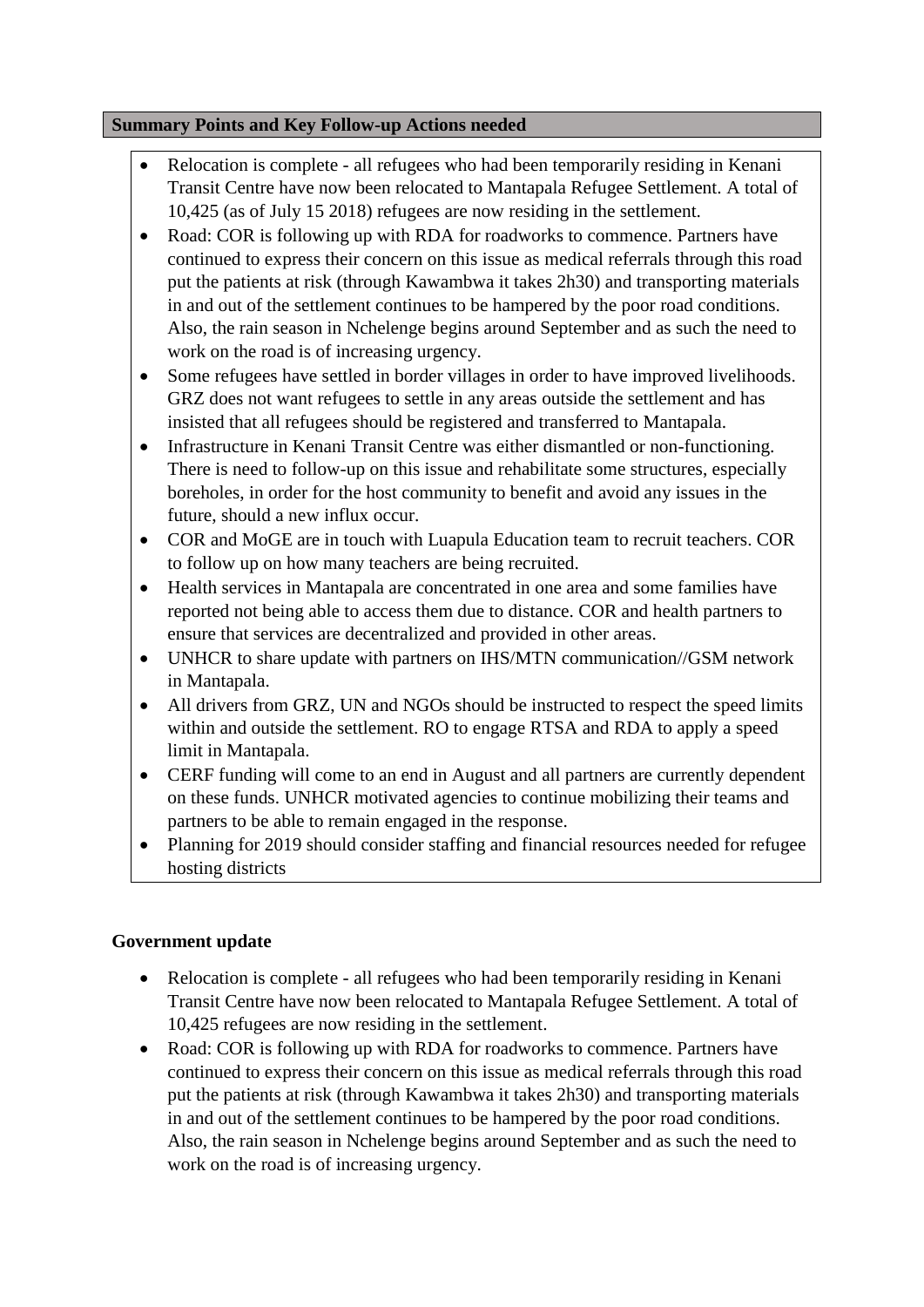- COR has an agreement for 3 months with ZNS to make the internal roads in the settlement which is soon coming to an end. COR is trying to extend this agreement prior to its conclusion in order to save time and resources. ZNS exhausted all fuel allocated after opening up more than 20.3 Km in the settlement, about 10.8 km of which is completed road formation. ZNS needs more fuel to complete the road network in the settlement.
- Ebola: COR has been working with the MoH to ensure that Ebola preparedness measures are in place and that all partners in Mantapala are prepared should a case be reported.

**•** The Representative visited Luapula province on her support supervisory mission. She toured Kenani Transit Centre, Mantapala Refugee Settlement, Chiengi reception centre, Lupiya entry point, and Pweto in DRC. A video highlighting her visit was prepared and shared with the audience.

### **Protection**

- A total population of 13,824 (4,317 HHs) actively registered refugees is recorded in the North.
- About 10,425 of which reside in Mantapala and 3,399 refugees living with host communities.
- Some refugees have settled in border villages in order to have improved livelihoods. GRZ does not want refugees to settle in any areas outside the settlement and has insisted that all refugees should be registered and transferred to Mantapala.
- Refugees who did not show for three consecutive food distributions were deactivated from the system.
- There was a combined total of sixty eight (68) asylum seekers registered at the four Reception Centres of Chiengi, Kaputa, Nsumbu and Mpulungu
- The refugee settlement is being stabilized and community based structures are being pursued, i.e. refugee leadership and coordination structure(s). Sensitization on refugee leadership and roles should be ongoing to avoid protection issues within the refugee community.
- Unconfirmed UASC numbers are high. There have been spontaneous reunifications and given that all refugees have now been relocated to Mantapala, a verification exercise is being undertaken to confirm the number of UASC.
- ISIBINDI (child protection): In preparation for the ISIBINDI project in Mantapala, a meeting was held with UNHCR, SCI and the Ministry of Community Development and Social services (MCDSS) in Nchelenge to familiarize MCDSS with ISIBINDI for their engagement in the project which includes the recruitment of the Community Youth Child Workers (CYCWS).
- UNHCR mid-year review is ongoing partners have been called out to share inputs so gaps can be identified and addressed in the next half of the year.
- Construction of child-friendly spaces in Mantapala are advancing and in good progress.
- SGBV one stop centre is being constructed as well as the youth centre. UNICEF is supporting one youth space.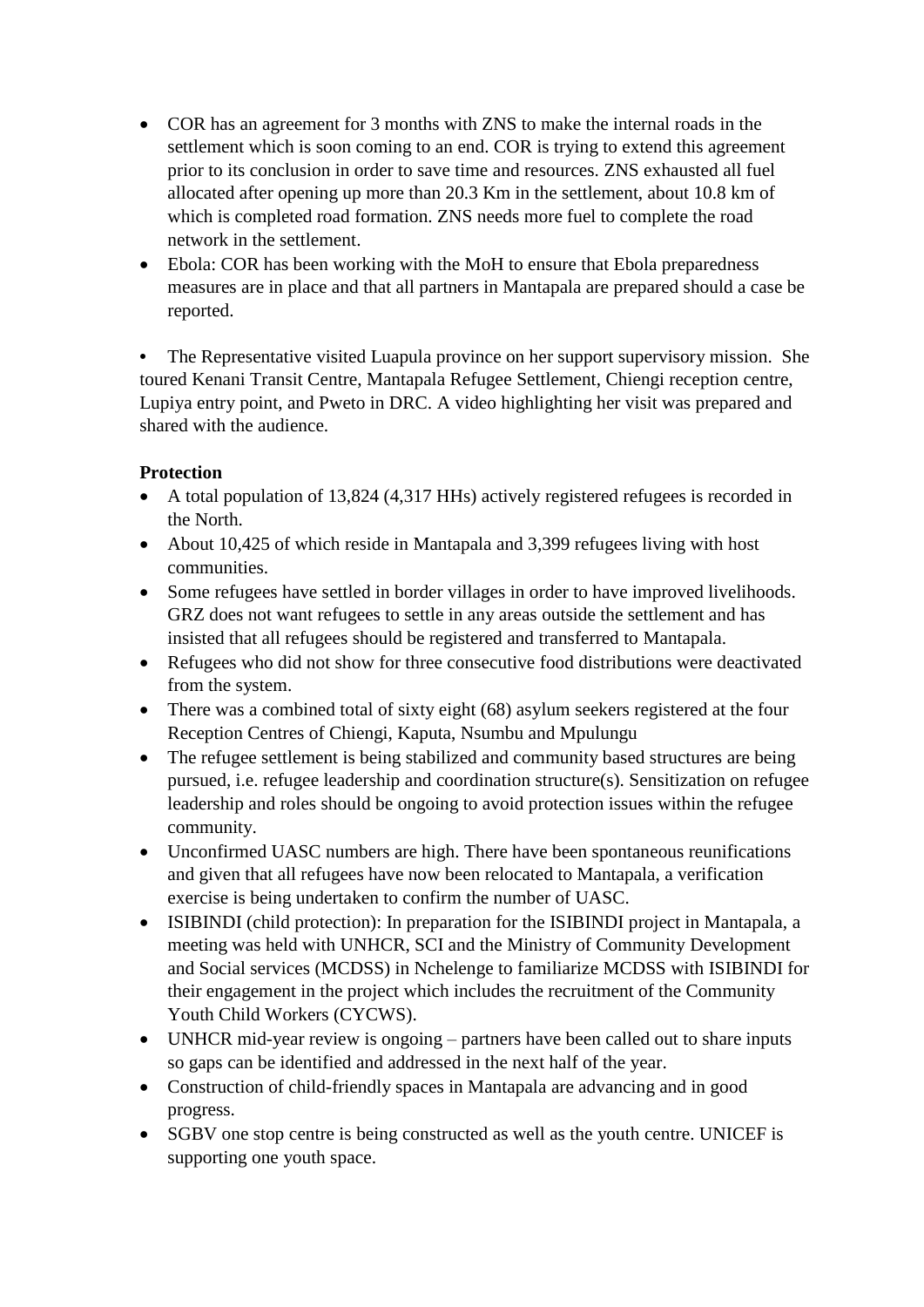- ICRC had set up a telephone service in Kenani but as there is no GSM service in Mantapala, this service is not available at the moment.
- COR: Kenani will remain being a transit centre in case a large influx occurs. UNHCR is following up on COI to make sure that it's prepared for a large influx
- The capacity of the reception centre in Mantapala will remain at 1,000 persons

#### **Education**

- COR and MoGE are in touch with Luapula Education team to recruit teachers. COR to follow up on how many teachers are being recruited. Hardship allowance for teachers in Mantapala is an entitlement.
- Construction of schools are progressing well. The superstructure (walls) from the 12 classrooms built by Save the Children is going up. Plan International has roofed one 1x3 classroom block and is in the process of doing the second one.
- Construction works for both schools are expected to finish by beginning of august.

**School Enrolment**: Enrolments have continued to grow as will be seen from tables below.

|                  | <b>Boys</b> | Girls | Total |
|------------------|-------------|-------|-------|
| <b>ECE</b>       | 180         | 191   | 371   |
| Primary          | 684         | 800   | 1,484 |
| Junior Secondary | 38          | 34    | 72    |
| <b>TOTAL</b>     | 902         | 1,025 | 1,927 |

*Table 1 School by SCI: Enrolment by level*

*Table 2 School by Plan: Enrolment by level*

|                  | <b>Boys</b> | Girls | Total |
|------------------|-------------|-------|-------|
| <b>ECE</b>       | 261         | 267   | 528   |
| Primary          | 781         | 437   | 1,218 |
| Junior Secondary | 38          | 14    | 52    |
| <b>TOTAL</b>     | 1,080       | 718   | 1,798 |

From those the following are Zambian Children attending school in Mantapala:

|            | <b>Boys</b> | Girls | Total |
|------------|-------------|-------|-------|
| <b>ECE</b> |             |       |       |
| Primary    | 76          | 69    | 145   |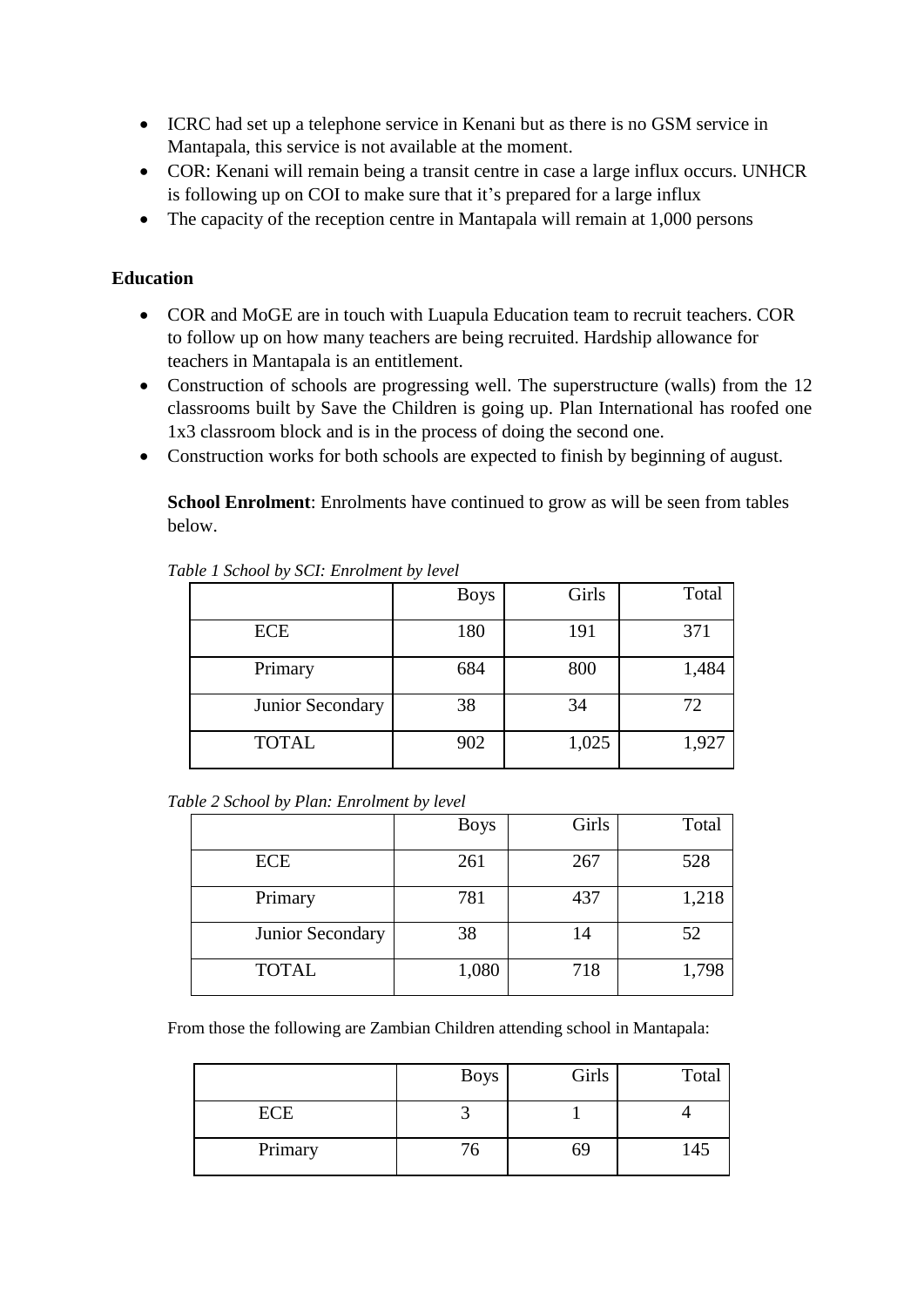| Junior Secondary |  |  |
|------------------|--|--|
| <b>TOTAI</b>     |  |  |

#### **WASH**

#### **Kenani TC**

- All water supply system which were operated by partners have been shut and in some cases relocated
- The one hand pump at Kenani 1 by China Aid has broken down
- Infrastructure in Kenani Transit Centre was either dismantled or non-functioning. There is need to follow-up on this issue and rehabilitate some structure, especially boreholes, in order for the host community to benefit and avoid any issues in the future, should a new influx occur.

#### **Mantapala Settlement**

- 30 boreholes drilled. 28 equipped with hand pumps, 1 with solar pump and 2 being developed.
- Water production 218m<sup>3</sup>/day. Water availability is 21 litres/person/day.
- Number of communal toilets is 367, ratio of 1:28. The ratio excludes 1 in 5 HHs using own temporary toilets awaiting durable facilities.
- Number of communal bath shelters is 426; a ratio of 1:24. Again, the ratio excludes 1 in 7 HHs using own temporary showers awaiting construction of durable facilities.

#### **Achievements:**

- Over 1,792 pits have been excavated and construction of substructures is ongoing from several of these pits.
- Over 538 HH latrines constructed up to slab level and 166 HH latrines have the tarpaulin superstructures.
- 239 HH have their bath shelters constructed
- 30 boreholes drilled. 28 equipped with hand pumps, 1 with solar pump and 2 being developed.
- Oxfam has provided 3,312 bottles (150 mls) of liquid chlorine and currently being distributed by ZRCS focusing sections where diarrhoea cases have been reported. Targeted soap distribution will also be done.
- While responding with distribution of chlorine in the affected; ZRCS is identifying diarrhoea cases, mapping areas where it was reported and reporting gaps to the WASH partners.
- SNV is conducting a pilot for the latrine which are disability inclusive. This will be done in schools.
- The mapping of the water table study has been completed. The consultant provided a briefing on the stage of the analysis of data and will provide a preliminary report and recommendations on 22 July 2017.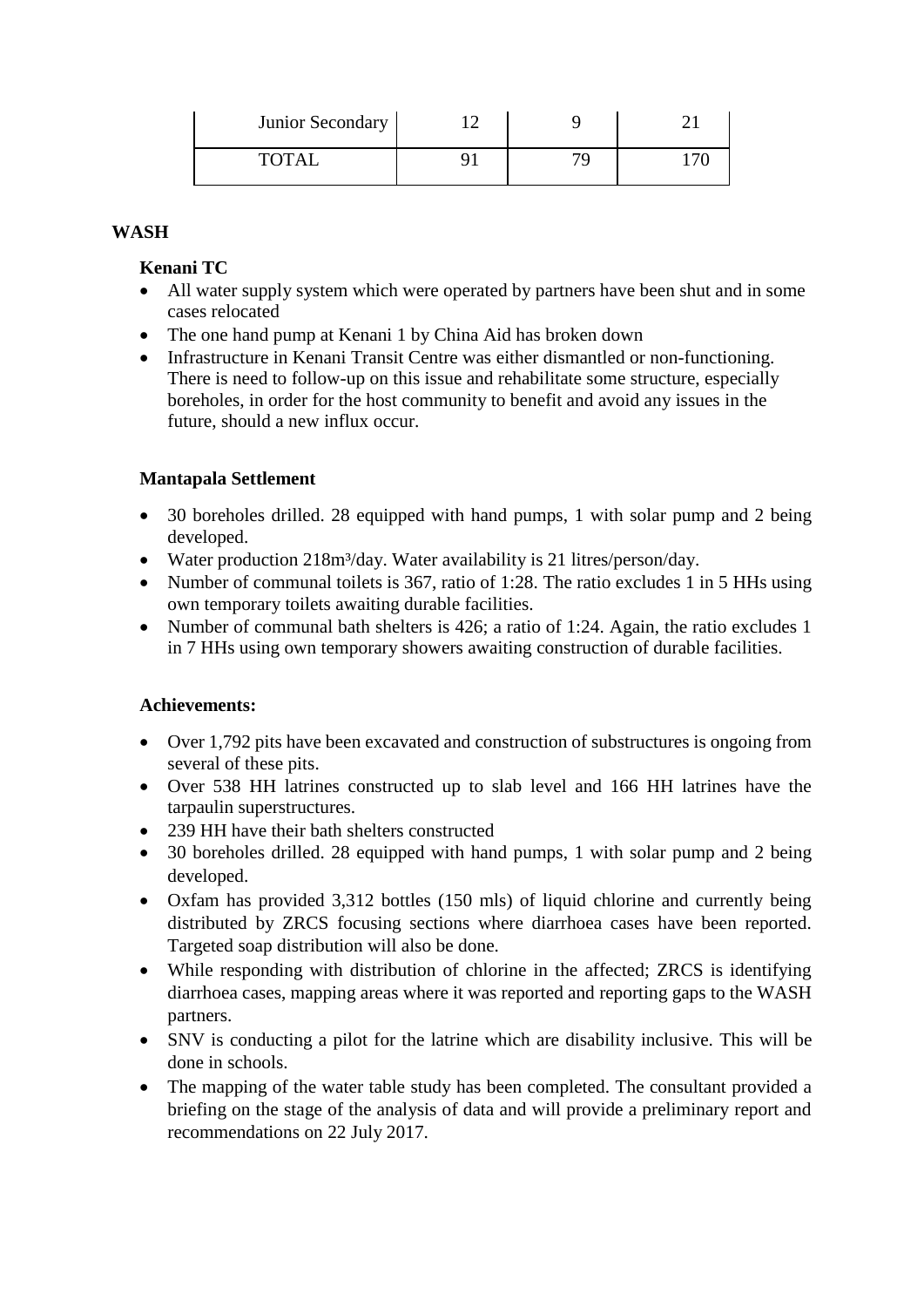#### **Issues**

- Road access within the demarcated blocks still a challenge
- Presence of water in pits in sections of blocks 12 and 13 is still impacting on the construction of HH latrines.
- The quality of burnt blocks, strong enough for the latrine substructure could not be guaranteed and a decision has been made by all WASH partners to use cement blocks for the remaining latrines.
- Poor response by households to provide poles for superstructure construction
- BHs number 2, 5 and 7 are currently discharging turbid water and WVZ is taking the necessary action.
- There are reported cases of diarrhoea. However, the cases are going down and were reported to be 23 on 17 July 2013.
- An elderly woman affected in block 7 reported that the clinic is too far and she had not gone for treatment for one week. The mother of a girl of 10 who has diarrhoea reported that she was given only Panadol at the clinic and the girl still had diarrhoea.
- UNICEF needs to provide plaques for branding of all equipped borehole in Mantapala.

# **Way forward**

- RO/UNHCR Site Planner to provide more Blocks and plots for HH latrine construction and to make the Mantapala settlement map colour coding more user friendly.
- WASH partners to accelerate the construction of household latrines by ensuring that once the sub-structure is completed, the supervisor also supervises the completion of the super structure.
- Increasing and expanding level of hygiene promotion activities in Mantapala
- Continue decommissioning of unusable latrines in Mantapala.
- Establish system of solid waste collection in Mantapala in partnership with District.
- Advocate for opening of roads for heavy duty trucks movement within Mantapala.
- Advocate for funding to address Mantapala WASH gaps and funding of activities to close Kenani Transit Centre and keeping it at standby level.

## **Health**

- 6,737 children under 15 years have been vaccinated against measles since January 2018. UNICEF contributed with technical support, remuneration for the health care providers, provision of vaccines and fuel that facilitated the transportation of vaccines and accessories. The DHO provided the nurses and supervisors respectively.
- Routine and measles vaccination are undertaken at the reception area of Mantapala as soon as new refugees arrive.
- OPD attendance: 548 in the first week of July and 469 in the second week of July 2018. Malaria continued to be the major cause of morbidity with higher morbidity of 60% among children under 5 while 33% among adults. More focus of prevention needs to target children under 5 years.
- A sensitization campaign on the use of mosquito net will be undertaken during week 29, while a mass distribution of LLINS is planned for week 30.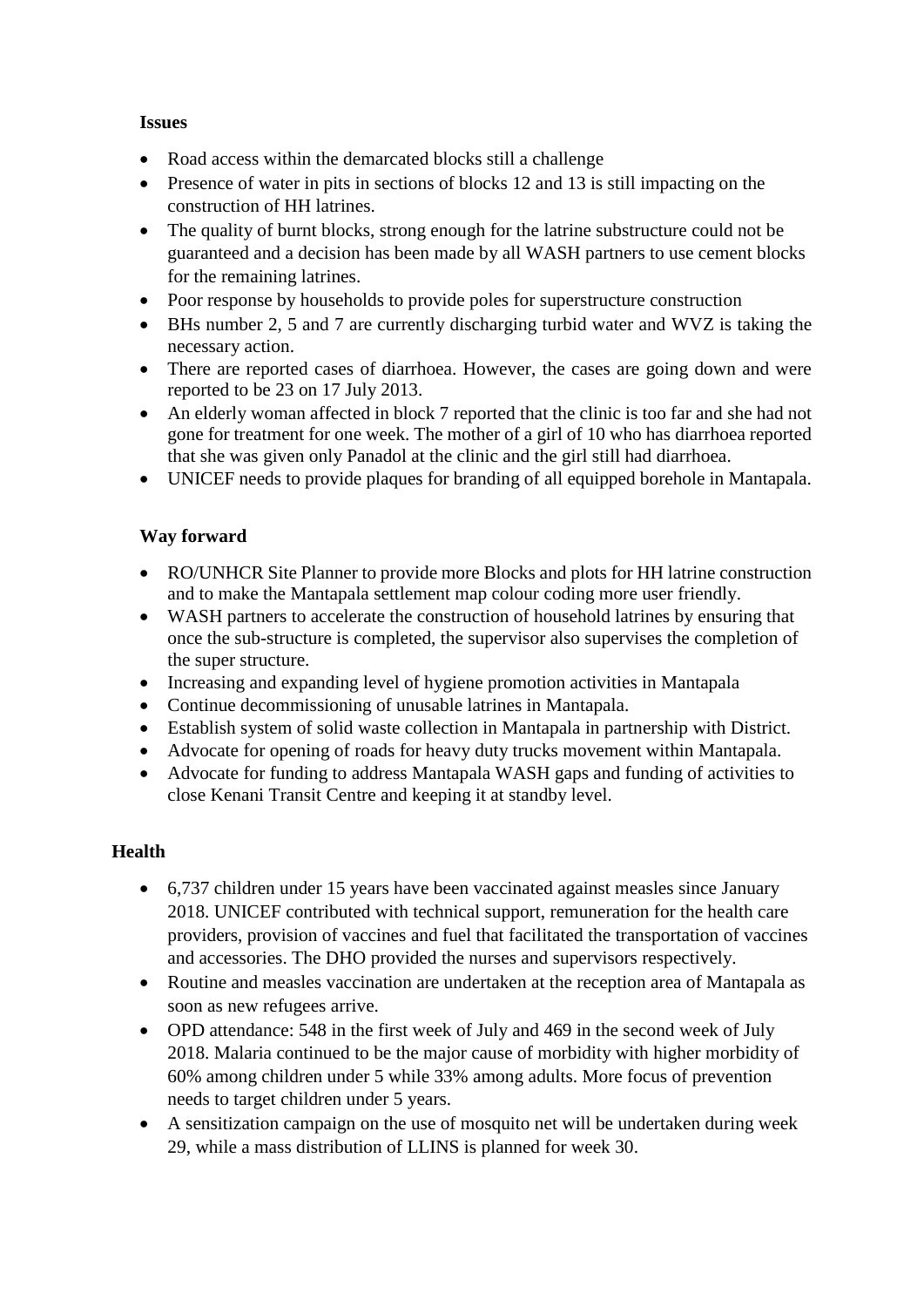- Diarrhoea cases rose during week 27 and week 28. Most of the cases are coming from Section 11 where the population are drinking water from the shallow wells. Machinery for drilling cannot access the zone.
- Otherwise the crude mortality rate remained below epidemic threshold. There was 1 death reported during the week of 56 years old as a results of diarrhoea.
- DHO medical staff continue to deliver the basic lifesaving interventions in the settlement and the donated ambulance by UNHCR managing all referrals cases to St Paul's (Data Source -DHIS, DHO register and Kenani Health Register).
- MoH staff is stationed in Mantapala a doctor from St Pauls hospital comes to the settlement regularly.
- Health staff housing is being built through PLAN international with support from UNICEF. However, these staff houses may not meet the GRZ standards
- The health centre is far away from several plots and some families have to walk many km to reach this service. UNICEF intends to keep the OPD where it is but there are discussions on establishing a structure closer to the plots that are currently far away from this service.
- Maternal Health: During the first two weeks of July 52 pregnant women attended ANC services in Mantapala, with 4 deliveries taking place with assistance from skilled birth attendants from a total of 13 deliveries (9 were referred to St Paul's hospital). For every woman who delivers at the health post in Mantapala they are given chitenges as an incentive.
- 19 pregnant women were counselled and tested for HIV. None of them was positive for HIV and they were encouraged to continue testing after 6 months.
- HIV prevention, care and treatment information dissemination continue with a total of 1,182 persons reached including 285 adults, 461 children in school and 436 children out of school reached. To date cumulative number of people reached is 13,890
- A total of 21 critical cases were transferred from Mantapala to St Paul's Mission Hospital. From the cases referred 6 were pregnant women with complications in pregnancy, two children > 5 years and 13 adults with severe malaria, TB, among others.
- Community health volunteers have been conducting health education promotions activities in the 16 sections in Mantapala, through door to door education, focused group discussion with care givers and mothers. During week 28, a total of 981 individuals have been reached with disease prevention messages mainly prevention of malaria, diarrhoea and the importance of prompt seeking of health care services. Cumulatively 17,122 individuals have been reached. UNICEF provided technical support including supervision, provision of incentives and stationery for data collection while the DHO provided the overall coordination and technical support.
- During week 28 UNICEF and the DHO held a meeting with all the volunteers to understand the current health related issues in the Community.

## **Food and nutrition**

 July's General Food Distribution was conducted between 9 and 13 July and reached 10,562 individuals (77% of the target population) with 186 MT of food. The discrepancy in numbers of refugees currently residing in Mantapala (10,425) vis-à-vis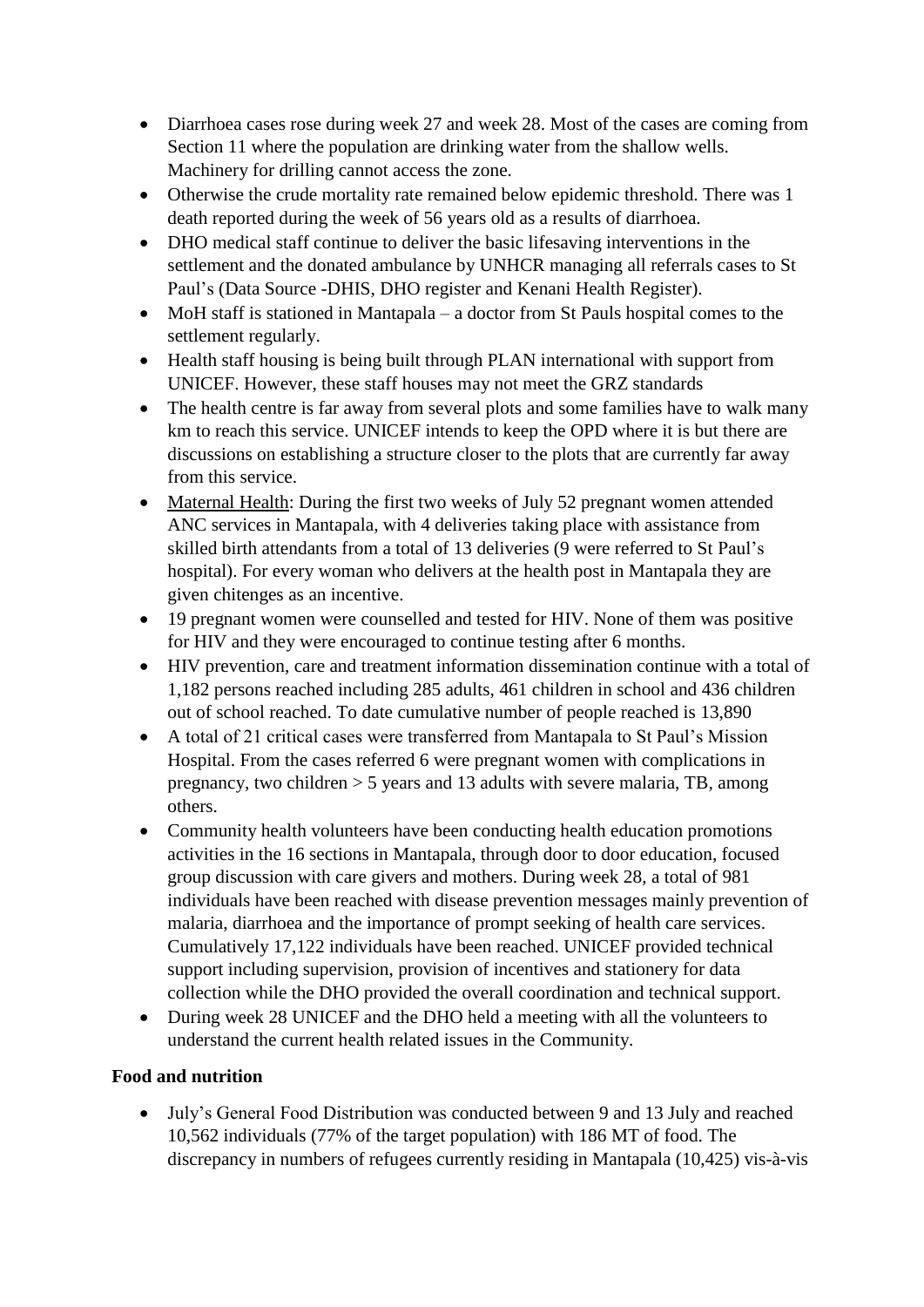those reported on food distribution is due to refugees who live outside the settlement come to the settlement on food distribution days to receive their rations.

- The Distribution Centres being constructed are temporary structures that do not meet standards and will not resist the rainy season. It is urgent to build more permanent Distribution Centres before the rainy season starts.
- World Vision and the nutrition volunteers in Mantapala are re-registering malnourished pregnant and lactating women who were/are enrolled in the treatment programme. These women will receive a ration Super Cereal in July and August, which will be distributed by AAH.
- 267 children under five years have been admitted for treatment of severe acute malnutrition (SAM) since January 2018.
- Cumulative number of admissions in the SAM program since January is 281
- Cumulatively 143 children have been discharged from the therapeutic care as of 14th July 2018.
- High number of defaulters, and tracing activities have been difficult to undertake while the population was being relocated from Kenani TC to Mantapala settlement.
- Increased number of new admissions in the MAM program especially pregnant and lactating women with 13 new admissions during this reporting period (week 27 and 28). As World Vision is leaving Nchelenge and stocks of BP5 will be over soon, there is urgency in engaging the local health authorities to address this issue.
- The District health office in Nchelenge trained 30 community health volunteers on IYCF counselling, SAM active case finding and defaulter tracing.
- A total of 1,783 children aged 6m to 59 months have received Vitamin A since January 2018.
- A nutrition mass screening will be undertaken in the last week of July to know the nutritional status of the refugees.

## **CRIs**

UNHCRs CRI pipeline is well stocked and all items are available.

# **Livelihoods**

- 279 beneficiaries (219 refugees and 60 host community members) were supported to attend training, facilitated by officials from the District Min of Agriculture and Livestock, on backyard gardening and livestock rearing. Trained beneficiaries will receive agricultural inputs (tools, crops and livestock) by the end of the month. A further 17 individuals (7 from host community) attended training on beekeeping facilitated by the Ministry of Forestry.
- UNHCR jointly with RO's office, Government Ministries (Min of Agriculture, Min of Forestry) and livelihood partners undertook a field visit to phase two of the settlement to map out locations for potential farm fields allocation to refugee farmers. Farm plots allocation (suggested to be ½ hectares per HH, will be demarcated and allocated to identified refugee farmers to undertake rain-fed farming. Support for rain- fed farming activities in phase two of the settlement remains a gap (only 300 i.e.7.5% of the refugee HH population, are currently targeted by Caritas Mansa).
- Rainy season is coming soon and due to high cutting of trees, flooding may be more likely to occur. Sensitization should be done to reduce deforestation. COR to engage